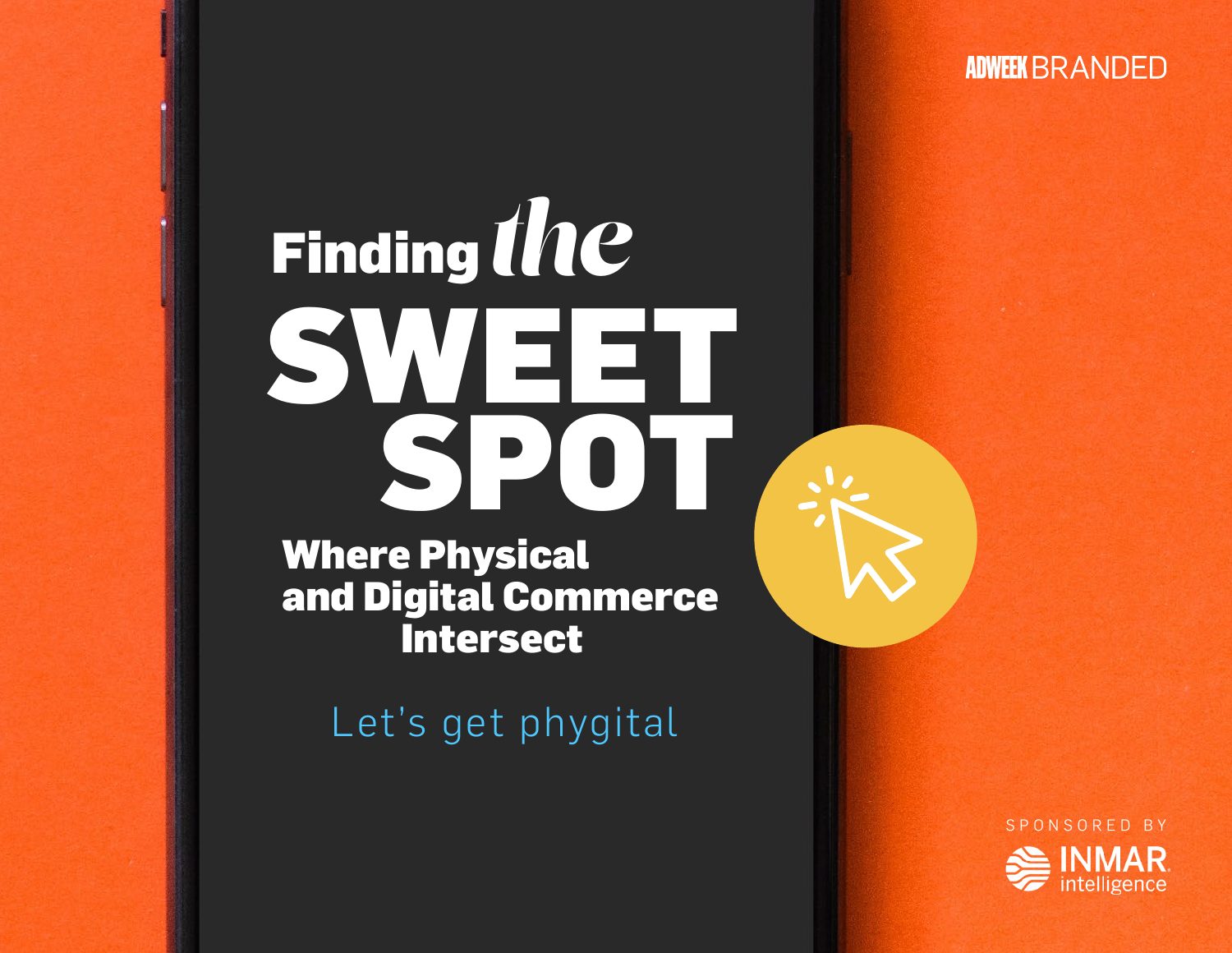### **MARKETERS CAN MANAGE THE NEXT WAVE OF COMMERCE**  *How*

**To succeed in the next wave of shopping,** marketers will need to merge the best of physical, digital and mobile channels to create a fluid omnichannel strategy.

The pandemic has significantly changed consumers' relationship with commerce. Shoppers, wary of visiting traditional retail stores during the pandemic, leaned into a wider array of digital options for making purchases. Prepandemic, shoppers mostly used online sources to research and enhance their brick-and-mortar store buying experience.

That's meant new challenges for brand marketers. While they understand that the pandemic accelerated the move to ecommerce, many are misjudging consumers' enthusiasm for a totally digital experience. Turns out, shoppers miss shopping in brick-and-mortar stores. But now they expect an enhanced experience that links their physical and digital interactions with a retailer into a seamless, easy experience.

Savvy marketers need to avoid shifting too much attention away from the experience of their physical stores and overemphasizing ecommerce. Instead, they can look to create a holistic experience that spans social and influencers, offers related content at just the right moment, and provides a great in-store experience that can be enhanced with super-easy digital shopping tools.

Adweek Branded, in association with Inmar, conducted an exclusive survey of more than 160 marketers to gain insight into the most pressing questions they face in meeting the desires of today's consumers. The key finding? Marketers need to understand how to bring physical and digital commerce together cohesively to strengthen their customer relationships and attract new buyers.

The findings offer insight into what consumers want in the next iteration of commerce and point the way for marketers willing to put aside their misapprehensions. It's a critical moment. Brands that were able to pivot in response to the pandemic's new world of commerce succeeded, while those that were slow struggled. Savvy brands and marketers now need similar agility, fueled by consumer insight. Having the right technology and tools—and using them well—can be the make-or-break difference.

### **Among the questions this research helps answer:**

- What do shoppers really value vs. what marketers think shoppers value?
- Which commerce channels do marketers perceive as more important than ever?
- What aspects of the multichannel shopping experience are the most important to today's consumer?
- Where should marketers be targeting future investment to stay engaged with the multichannel shopper?
- How can marketers create the best omnichannel shopping experience for consumers across all commerce channels?
- What is the best commerce experience for consumers?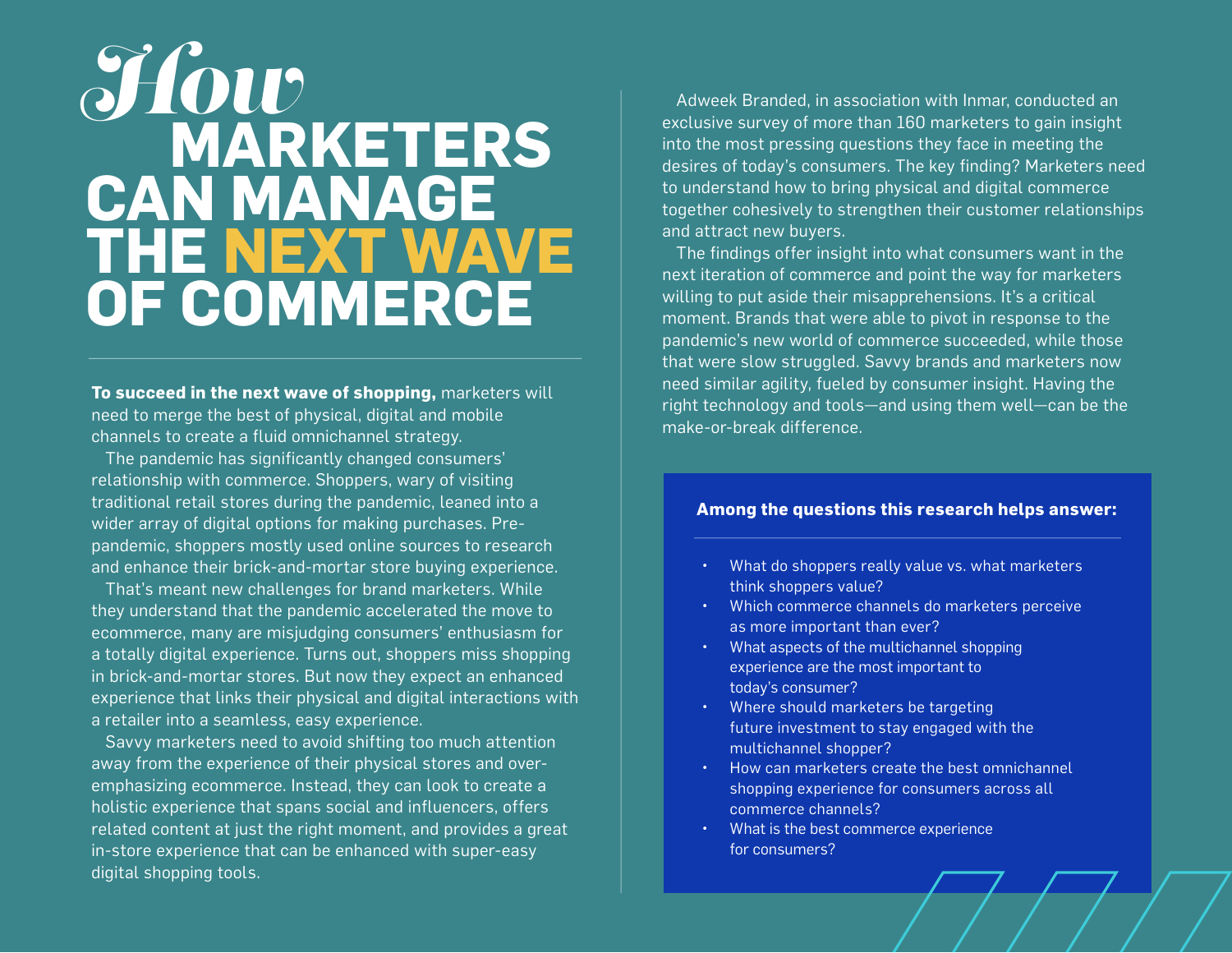## $\bm{OUI}$ <sup>2</sup> KEY FINDINGS *Four*

### **The shopping experience is now phygital**

Despite the risks the pandemic created for traditional retail commerce, consumers still crave the sensory experience brick-and-mortar stores provide. This desire, combined with over a year of reliance on digital integrations, results in a consumer who expects to navigate seamlessly and easily between multiple commerce pathways, with linked in-store visits, digital and social retail interactions. In an Inmar survey of consumers, traditional retail ranked as the best experience. But in the Adweek Branded survey of marketers, nearly 40% indicated that traditional retail had become less important than it was ahead of the pandemic. Instead, they were putting greater focus on ecommerce, social commerce and mobile commerce.

### **The need for agility**

The shopping journey's constant back-and-forth between physical and digital requires a greater amount of marketing agility. Some 87% of marketers rated their organizations as an agile organization or working on becoming an agile organization. Others have struggled and have seen their lack of agility as a roadblock to change.

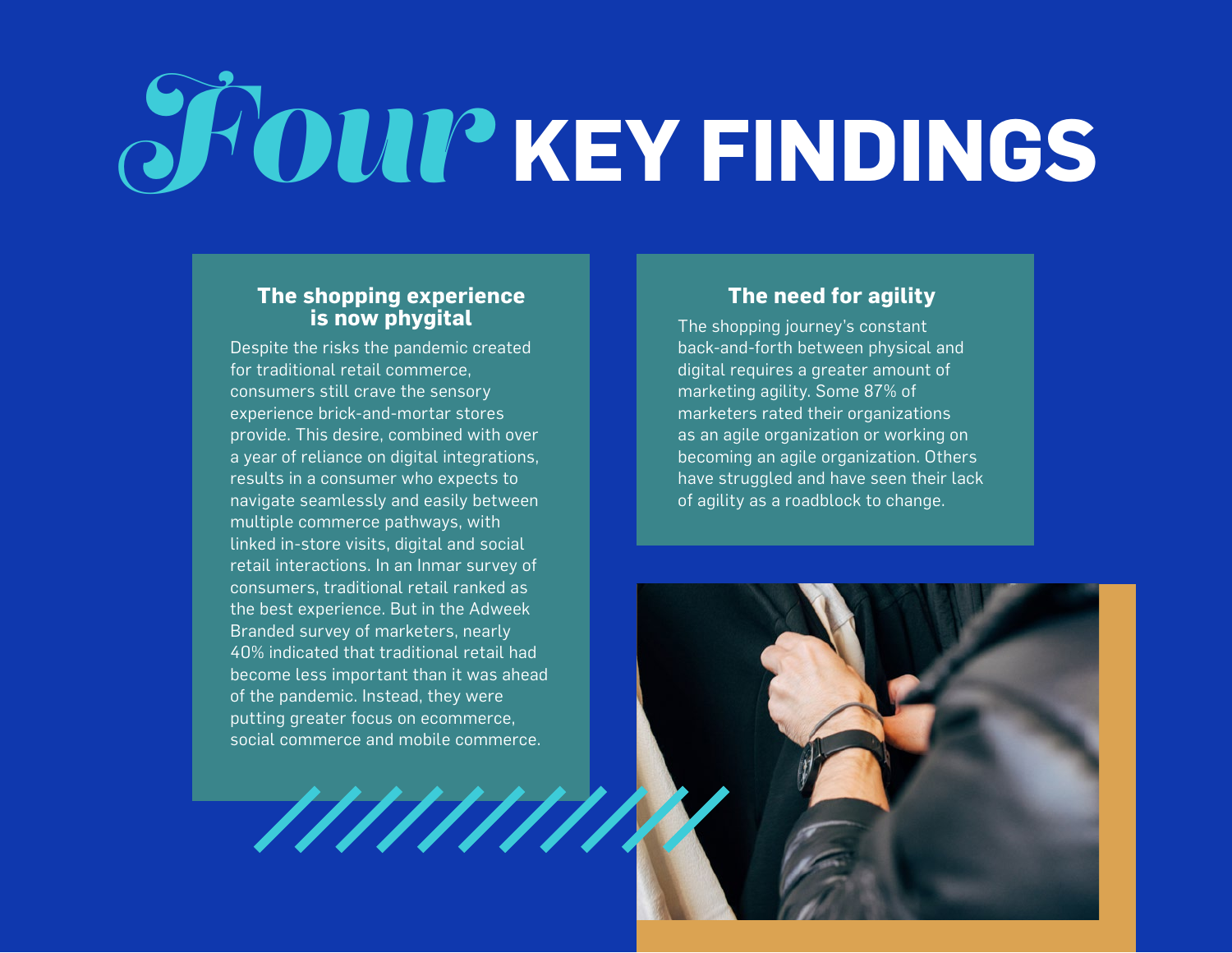### **Uniting experiences is a huge challenge**

Technology that links in-store and online commerce experiences remains the biggest obstacle to a successful commerce strategy. Part of becoming an agile company that can easily pivot and change directions when needed is having the right technology. As a matter of fact, nearly half of the marketers surveyed stated technology that links in-store and online commerce as the biggest obstacle to succeeding with a commerce-driven marketing strategy.

### **It's all about the experience**

Marketers are increasing their efforts and investments into creating a seamless shopping experience to better meet their customers' priorities. Customer interaction in all forms is at the top of the list for today's marketers. Almost 54% of marketers said their top priority is focused on enhancing their customers' online commerce experience. To meet consumers' needs and wants, more than a third of marketers hope to shift budget to commerce.



**Methodology** Adweek Branded, in association with Inmar, conducted an exclusive online, self-reported survey of 168 marketing professionals to understand the role marketers are playing to bring physical and digital commerce together in the most cohesive way. All respondents are marketing leaders within their organizations; most are directors or higher. Nearly half of respondents represent \$50M+ brands.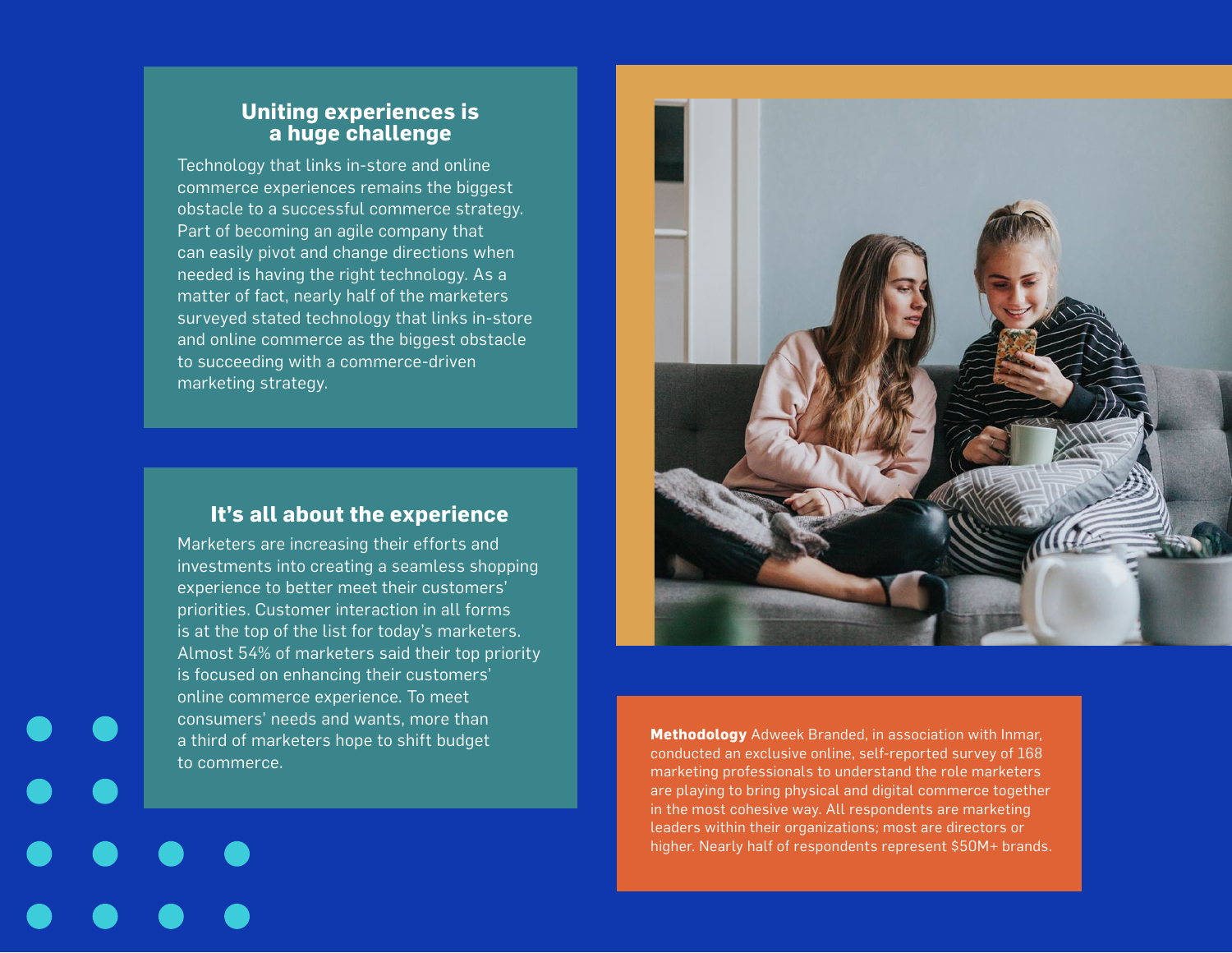### **RANKING THE IMPORTANCE OF RETAIL CHANNELS**

**When marketers were asked** to rate the importance of various retail channels ecommerce, mobile commerce and social commerce—they saw all as being more important than before the pandemic. However, more than a third of marketers see traditional commerce as less important today, and less than a third consider it more important.

How would you rate the importance of the following retail commerce channels today, compared to before the Covid-19 pandemic?

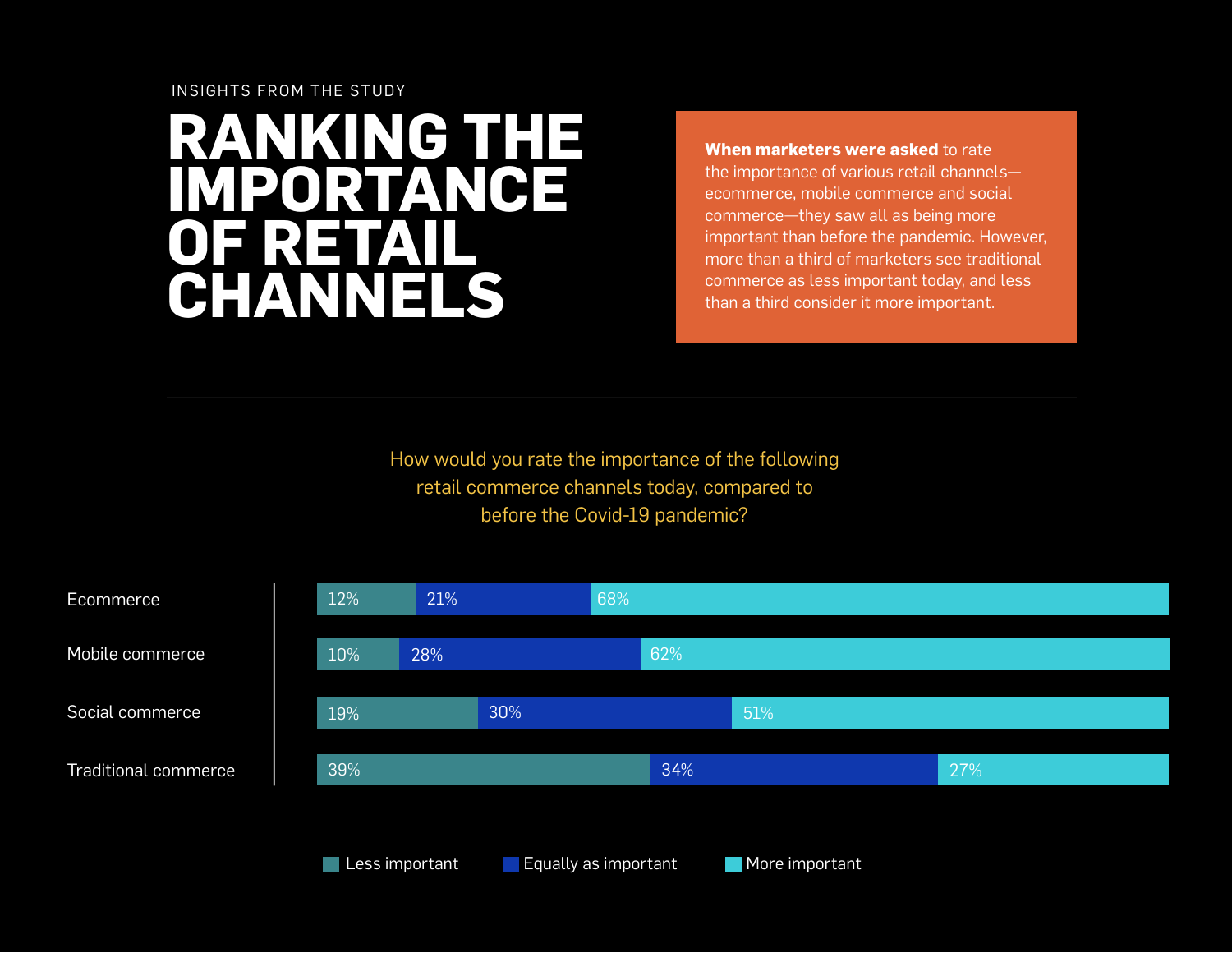### **MARKETERS' TOP PRIORITIES FOR COMMERCE SUCCESS**

**The increase in social** and digital commerce brought on by the inability to visit retail stores during the pandemic has led marketers to focus on enhancing customers' digital (online, mobile, social) commerce experience. Asked about their top priorities for achieving success, marketers rated ecommerce, mobile and social commerce high. Only about 20% cited updating their in-store strategy.

What do you see as the top priorities for a successful commerce strategy?

Enhancing my customers' online commerce experience

Ensuring my customers' mobile commerce experience

Developing a seamless omnichannel shopping experience for my customers

> Incorporating a social commerce strategy

Shifting more marketing budget to support our commerce strategy

> Updating my in-store strategy

> > Other 3%

### 46%

54%

41%

36%

31%

22%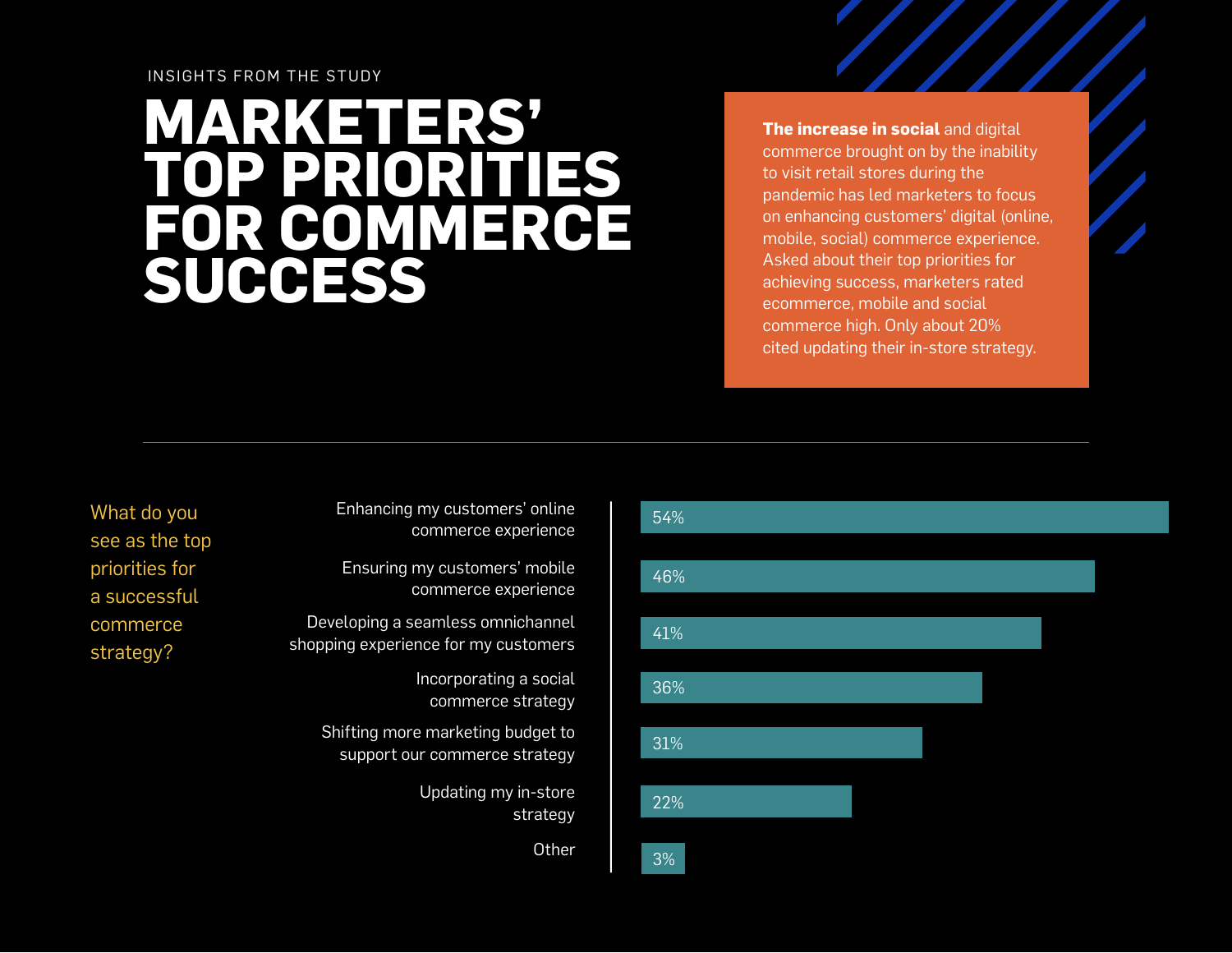### **TOP CHALLENGES FOR DECIPHERING CUSTOMERS' CROSS-PLATFORM SHOPPING JOURNEY**

**The economy** and the impact of Covid-19 continue to worry marketers as they try to understand today's consumer journey across multiple commerce channels. Data, technology and changing consumer media behavior fell short to concerns about economic uncertainty and the effect of Covid-19 on existing and potential customers.

What do you see as the biggest challenges you face in understanding the customer journey across all shopping platforms?

The uncertainty of the economy

The impact of Covid-19 and its variants on consumer behaviors Changes in consumer media behavior Need for up-to-date

technology

Lack of first-party customer data

The impending end of third-party cookies

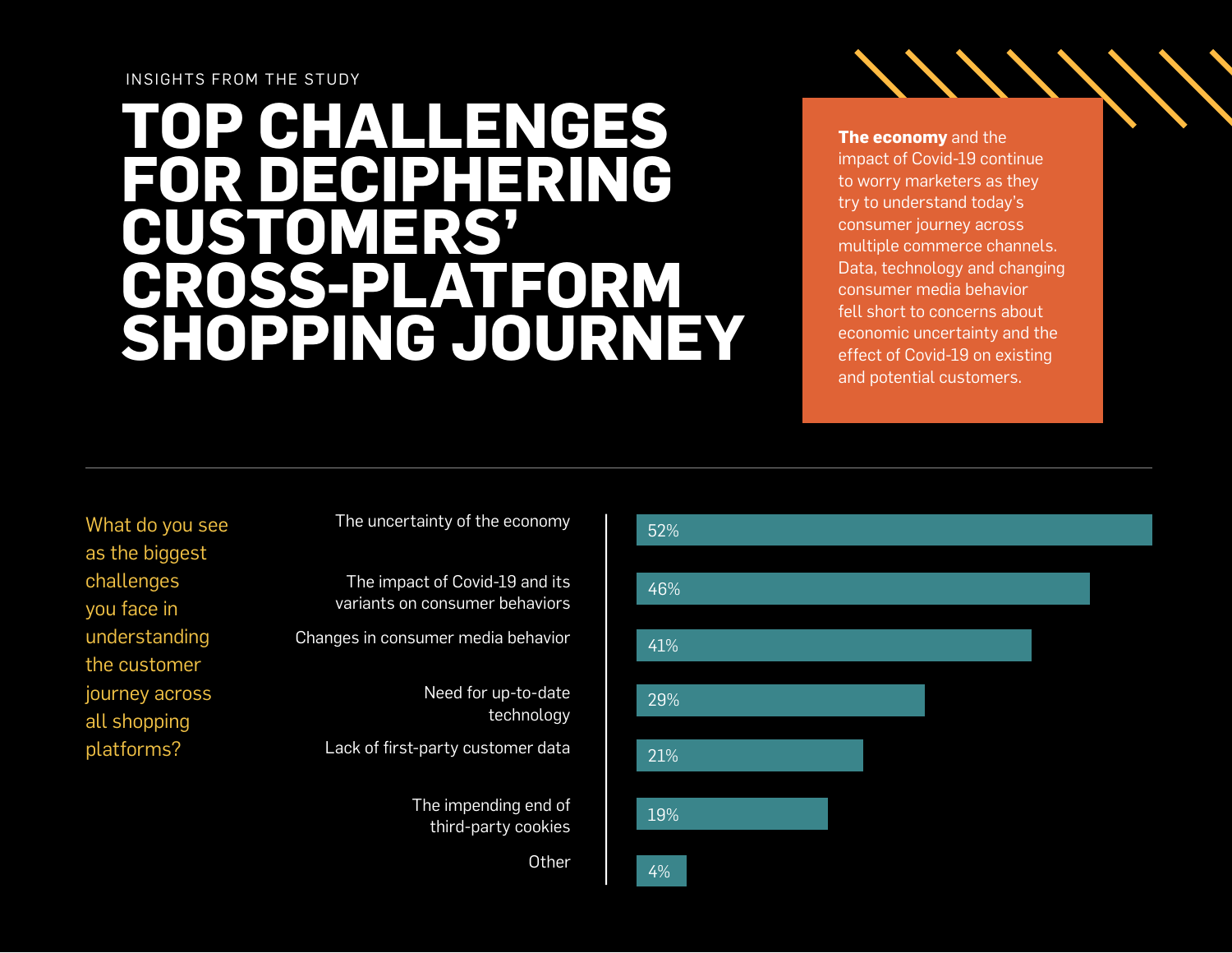### **OBSTACLES TO A SUCCESSFUL COMMERCE STRATEGY**

**Respondents cited** having the right technology to create the optimal "phygital" experience as the biggest obstacle to overcome, even as they ranked data and technology lower. Inventory challenges were also high on the list of barriers to success. Moreover, marketers view an inconsistent customer experience across retail platforms as another stumbling block to achieving positive results.

What do you see as your company's biggest obstacles to succeeding with a commercedriven marketing strategy?

Finding the right technology to link our in-store and online commerce

Inventory challenges

Lack of agility in planning and implementing strategies

Inconsistent customer experience across platforms

Insufficient budget

Lack of understanding the customer journey

Other 3%

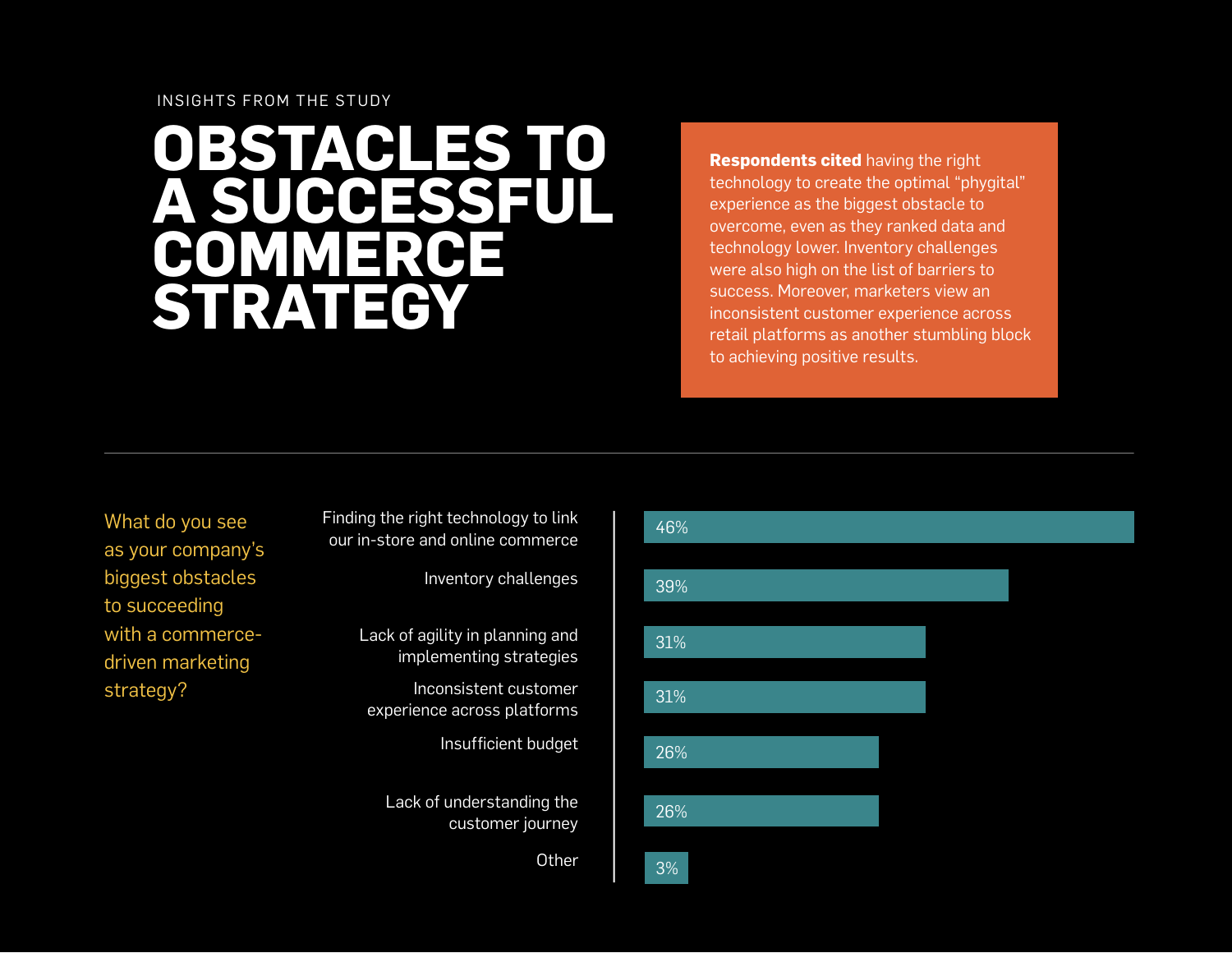### **MARKETERS EMBRACE THE "PHYGITAL" CONCEPT**

**Marketers appear to understand** and agree with the concept of a phygital modality. They recognize consumers expect their physical and digital commerce experience to be one and the same. Knowing consumers view a physical store and its online presence as inseparable, marketers are spending maximum time and effort on their commerce strategy, with the majority already blending ecommerce and in-store strategies.

Please rate your agreement with the following statements regarding your organization's commerce strategy:

Today's shoppers have gone hybrid, blending physical and digital shopping seamlessly

Shoppers expect consistent interactions across all commerce channels

Expanding my social commerce presence is more important than ever

My organization now spends more time and effort on its commerce strategy than ever before

My organization has blended its ecommerce strategy and its in-store strategy

As far as consumers are concerned, the physical store is now inseparable from its online counterpart

| 49%                   |       |     | 36% |  |
|-----------------------|-------|-----|-----|--|
|                       |       |     |     |  |
| 45%                   |       |     | 40% |  |
|                       |       |     |     |  |
| 45%                   |       |     | 35% |  |
|                       |       |     |     |  |
| 36%                   |       | 46% |     |  |
|                       |       |     |     |  |
| 33%                   | 36%   |     |     |  |
| 30%                   | 36%   |     |     |  |
|                       |       |     |     |  |
| <b>Strongly Agree</b> | Agree |     |     |  |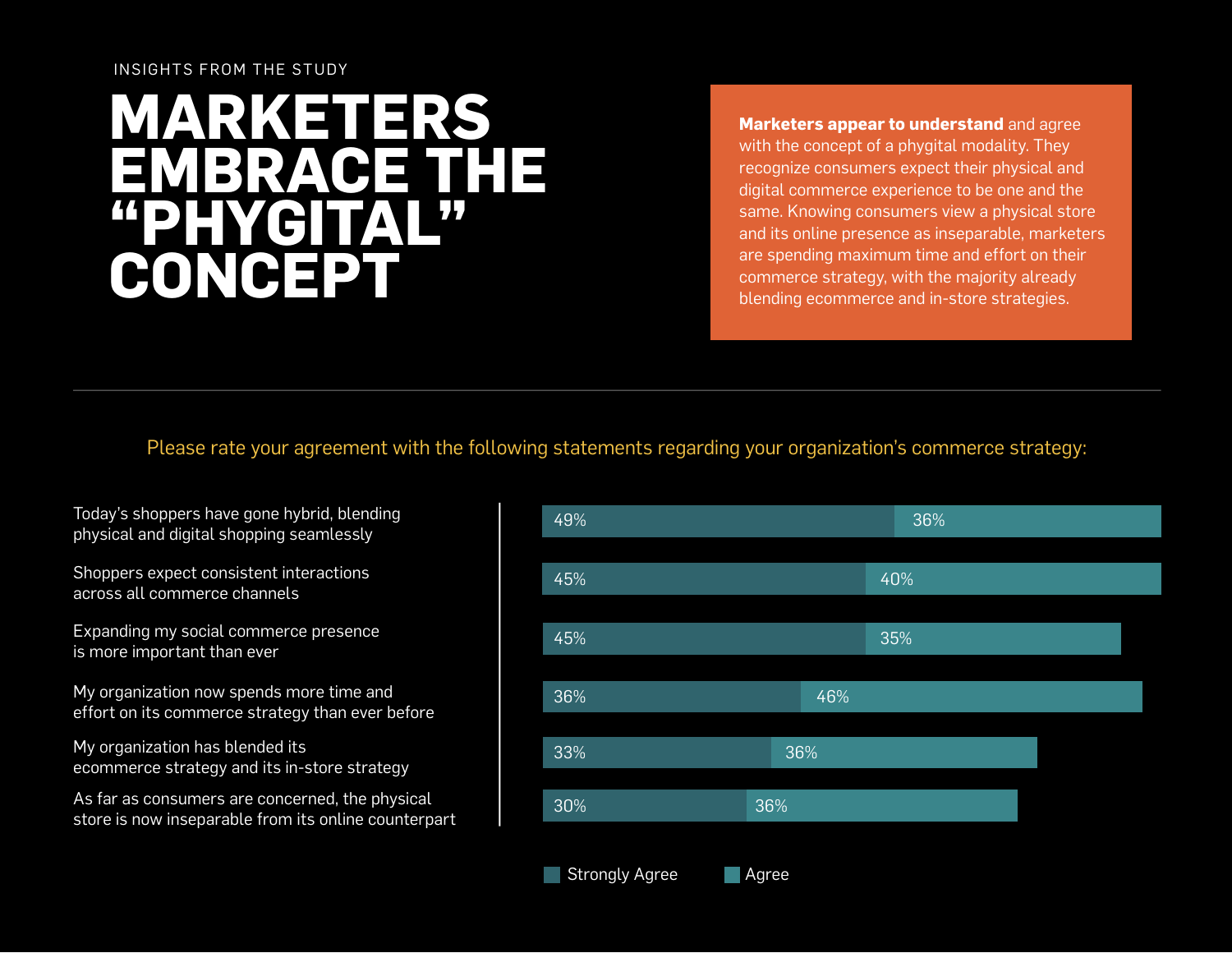### **TACTICS TO BEST MEET CONSUMER NEEDS**

**Marketers are focused** on consumer needs. which is reflected in their ranking of tactics that are important to successful engagement and outcomes. More than half indicated being able to digitally chat with their customers as the No. 1 tactic for success, followed by implementing effective loyalty programs, as well as offering up-to-date delivery options that drive commerce success.

### Which of the following tactics are important to your organization's commerce success?

Being able to chat with my customers through live chat boxes, Facebook Messenger, SMS opt-in campaigns, etc.

> Effective customer loyalty programs

Providing an option of ordering online and picking up in store

Providing an option of ordering in-store for later at-home delivery

Implementing curbside pickup

Having AR/VR tools like virtual try-on or 3D implementations

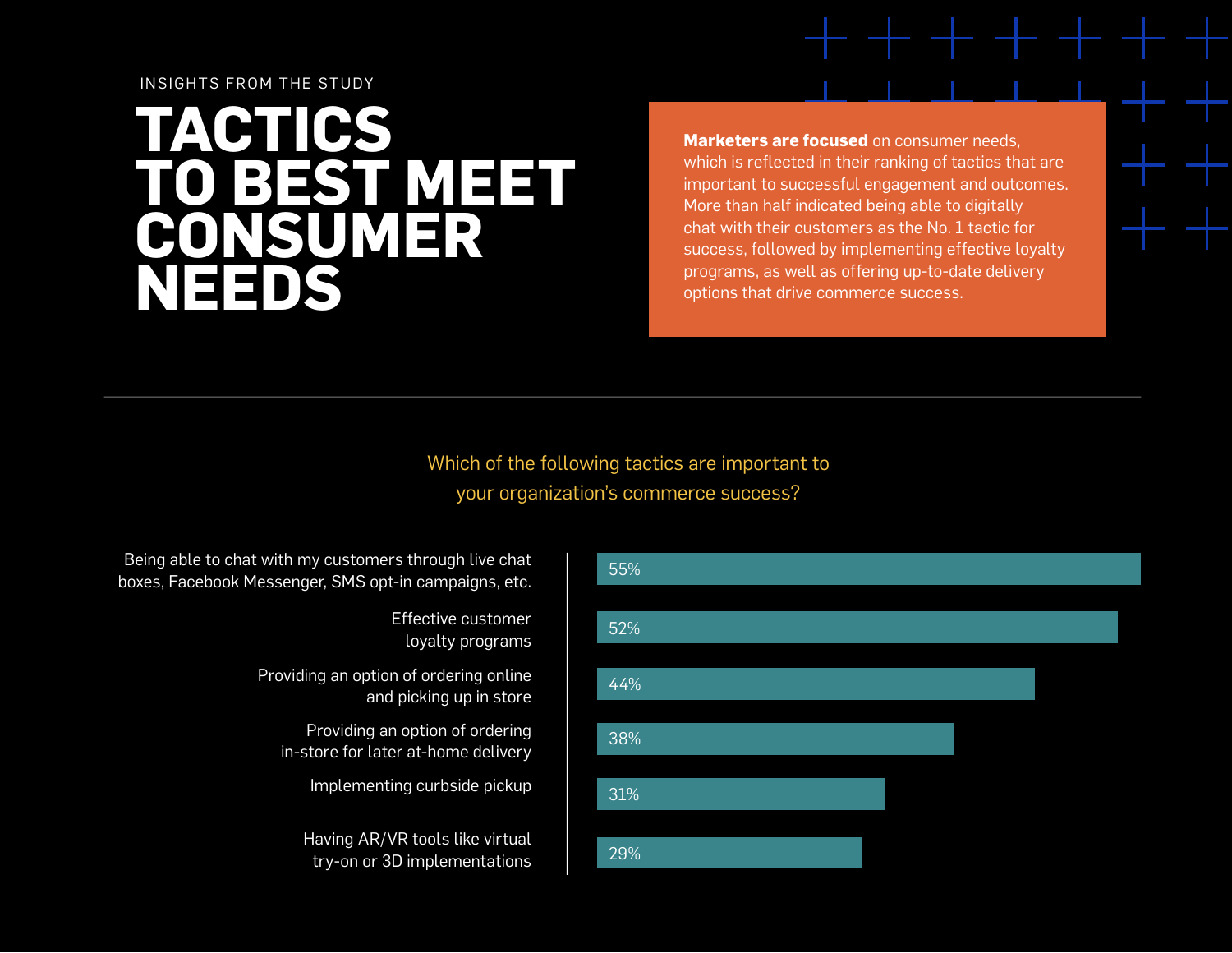### **MARKETER BELIEFS CONSUMER WANTS under**<br>*vs.*<br>**v**

**The Adweek Branded/Inmar survey** looks at how marketers are approaching the new, phygital shopping journey. But how does that align with what consumers are expecting from the brands and retailers they buy from?

 Inmar Intelligence conducted a separate survey of about 1,000 consumers to get a sense of what consumers believe is the best commerce experience. The results identify a gap between marketers' beliefs and consumers' wants. While many marketers seem be focused on creating the best possible digital commerce experience, consumers still believe that traditional retail can deliver the most rewarding shopping experience.

### **Some of the key findings from the Inmar Intelligence consumer**

#### **Where the in-store experience is preferred**

Fluctuations in shopping methods have ushered in a new era of equality between digital and physical venues. But people prefer to shop in a traditional, physical store for certain product categories. For example, more than half of respondents (53%) indicated they prefer to shop for consumables (aka CPG) in a physical store, while 17% want to buy those online. Brick-and-mortar is also the preferred venue for décor, alcoholic beverages, food and even gift cards. Digital shopping is strongly preferred for electronics.

#### **The control lies with the shopper**

Thanks to advances in physical and digital integration—like BOPIS (buy online, pick up in store), curbside pick-up, in-store aisle navigation and inventory updates—shoppers are freer to choose the retail mode that gives them their preferred experience. The control now lies with the shopper. They will choose the experience that gives them the most immediate convenience. During the pandemic, that meant ordering online and picking up in store. As stay-at-home rules relax, more will seek out sensory shopping experiences with traditional retail.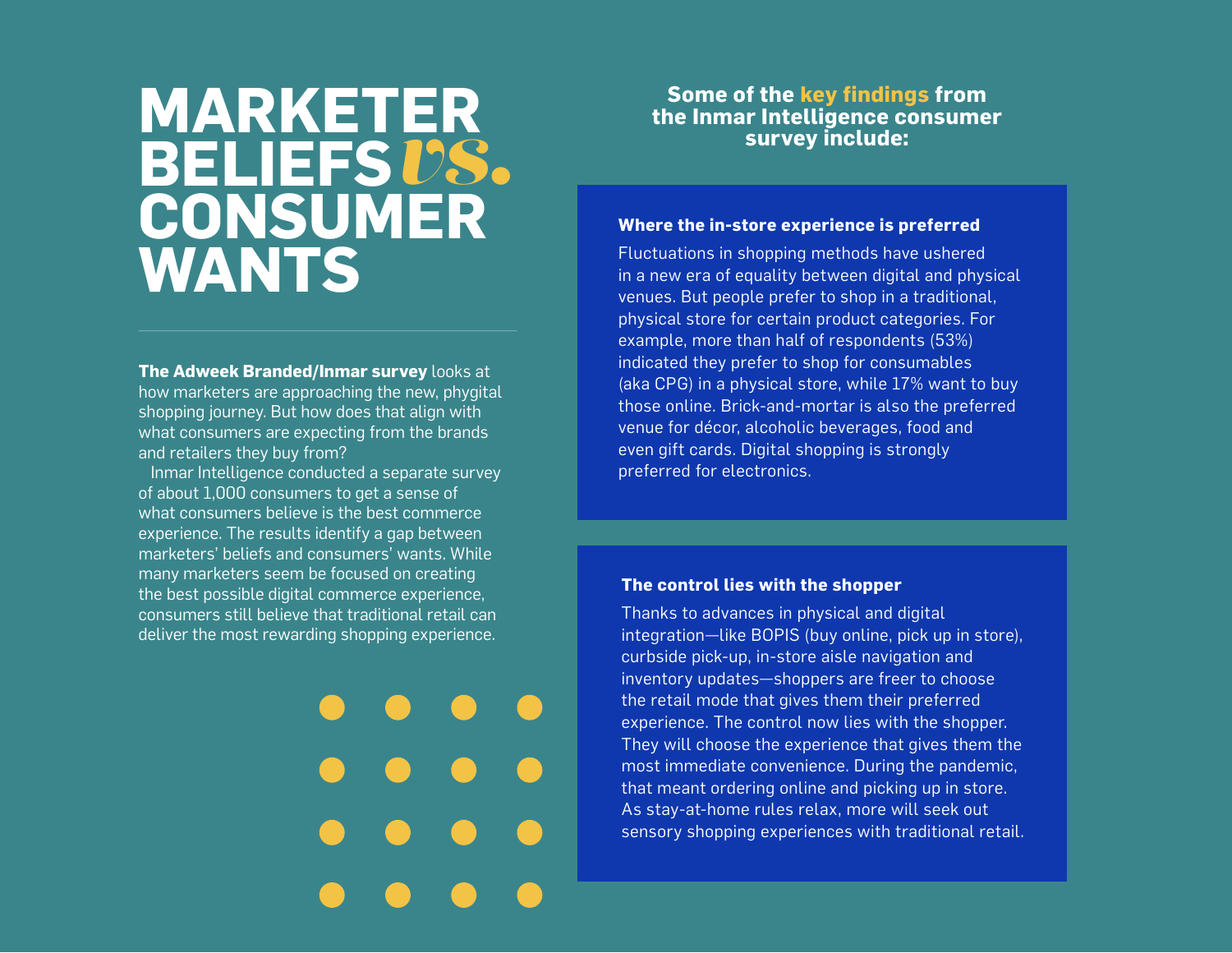### **If you build it, they will come**

Consumers are willing to test new technologies and tactics if it means improving their commerce experience. That's how concepts like BOPIS, curbside delivery and mobile payments have become fairly commonplace since the start of the pandemic. In fact, the number of consumers who said they were "not interested" in these new conveniences was extremely slim. Shoppers are looking for experiences across platforms that are consistent, original and convenient.



### **How do you prefer to purchase the following products?**

**Source: Inmar Intelligence Consumer Survey—July 7, 2021—1,000 respondents**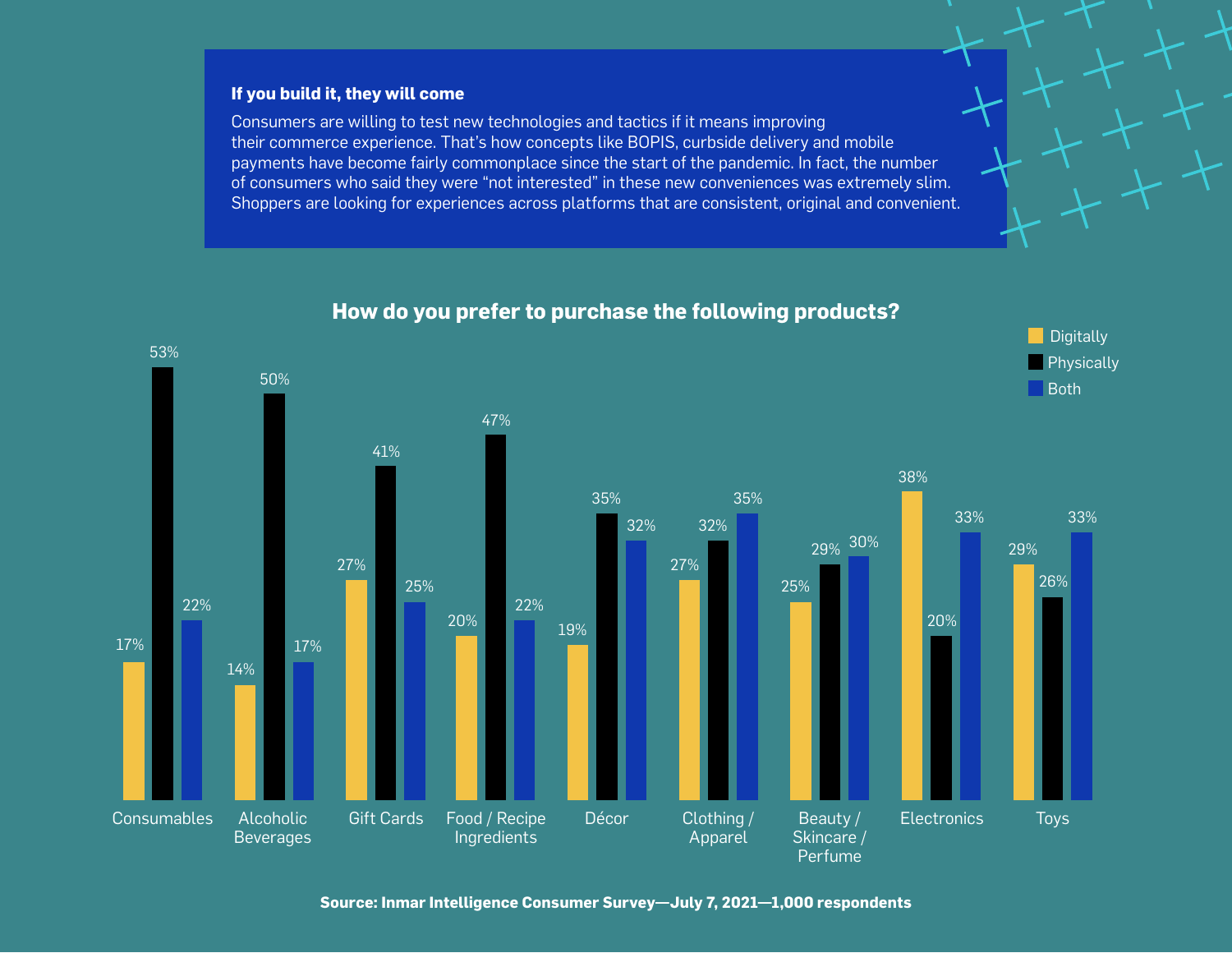### **2C STEPS YOU CAN TAKE RIGHT NOW** *Five*

**With an understanding of what consumers need from their commerce experience,** 

marketers can act now to ensure they have the foundation to deliver the ultimate "phygital" omnichannel experience for their customers.

#### **Look for turnkey tools**

Find and integrate turnkey tools that deliver a proactive cross-channel strategy with digital offers, ecommerce, loyalty, rewards, programmatic, in-store media, influencer options and more. These kinds of integrated solutions, like the Inmar Intelligence Retail Cloud, can ensure that marketers have the agility to move between physical and digital channels as consumers navigate this phygital world. Any solution you choose should combine shopper data at scale, personalized shopper experiences, real-time attribution, purchase and behaviorbased optimization, integrated monetization and proprietary targeting and segmentation.

#### **Use messaging to power meaningful, engaging and personalized conversations with consumers**

Conversational commerce can be the ideal bridge between the physical and digital. Advanced tools that combine personalized chat experiences, artificial intelligence, natural language processing and commerce, in unison, are a key component to achieving omnichannel commerce success. Inmar Intelligence's Conversational Commerce platform, for instance, engages customers using their preferred communication channel, providing personalized content and incentives that drive trust, loyalty and real results.

### **Don't forget influencers**

Find ways to layer in partnerships with the right influencers who can encourage higher engagement and more meaningful experiences. Many shopping journeys these days begin with recommendations from influencers—and that includes both those with large audiences and the microinfluencers who may have less reach but more sway. Revenue generated by the influencer sector is growing and is expected to increase by more than 50% over the next few years.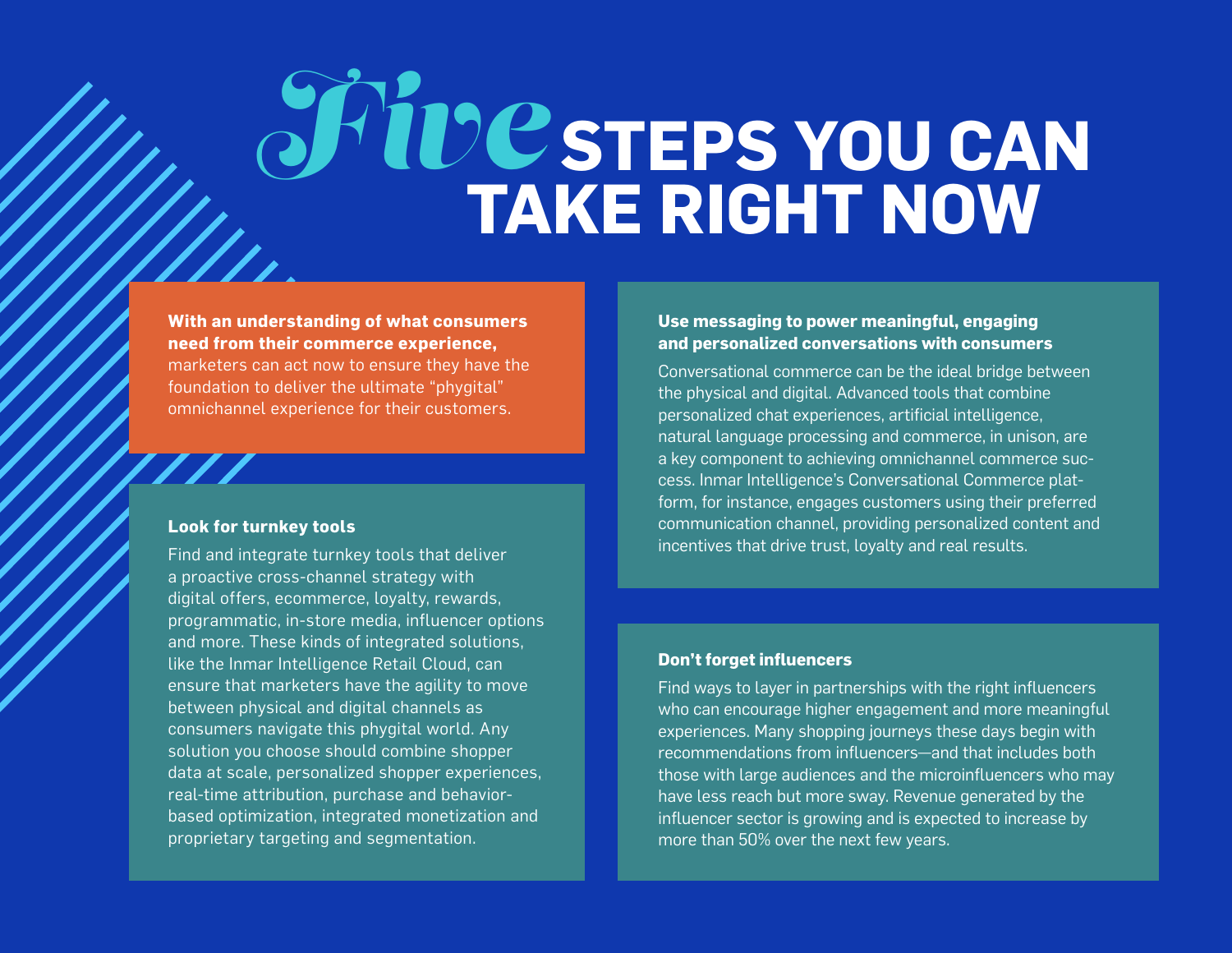### **Focus on convenience and ease of shopping across all channels to win over customers**

Consumers expect retailers to provide combined "phygital" convenience and feel that only about 25% of retailers are currently doing so "very well." The best customer experience includes cross-channel commerce that focuses on ease of use. Use data and consumer behavior insights to create a proactive, predictive strategy that makes cross-channel commerce easier and drives additional sales. Inmar can provide access to shopper data, behavioral insights, trends (predictive and current), intent data, social listening data and more. Combined, it helps inform and enhance commerce strategies.



### **Embrace technology that focuses on an omnichannel strategy**

Aligning with consumers' expectations, interest and willingness to use new tech will be a benefit across all retail channels. Up-to-date technology and tools on all shopper-preferred platforms and channels (in-store, online, social commerce, etc.) that meet customers' need for convenience helps marketers provide the type of cohesive experience they desire. Add-to-cart integrations enable seamless purchases with a single click, reducing the number of steps between content discovery and purchase. Predictive recommendations use data insights from messaging, programmatic media, in-store media and more to reach customers early and proactively based on their shopping behavior. Conversational commerce allows marketers to be omnipresent for shoppers. Creating authentic engagement with shoppers does not just happen. Partnering with the right platform will drive the engagement that propels brand success.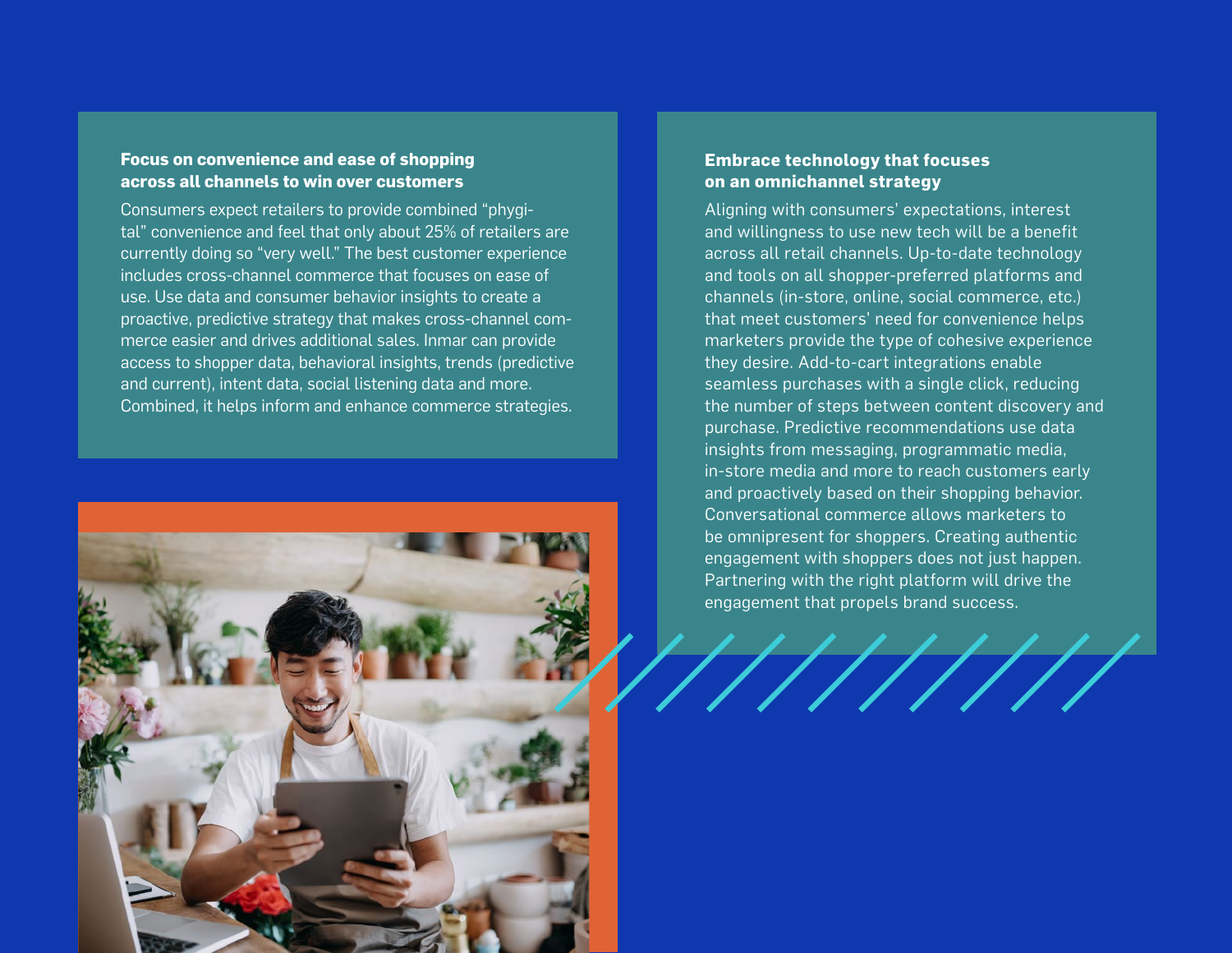# INMAR *About*

**Inmar Intelligence** is a data and tech-enabled services company. Inmar creates insights and turns them into actions—to help brands, retailers and healthcare providers do more, save more, connect more and earn more ... in the face of changing markets and consumer behaviors. As a trusted intermediary for over 40 years, Inmar's data platforms have unmatched, real-time access to billions of consumer and business transactions that enable optimized engagement with shoppers, patients and partners.